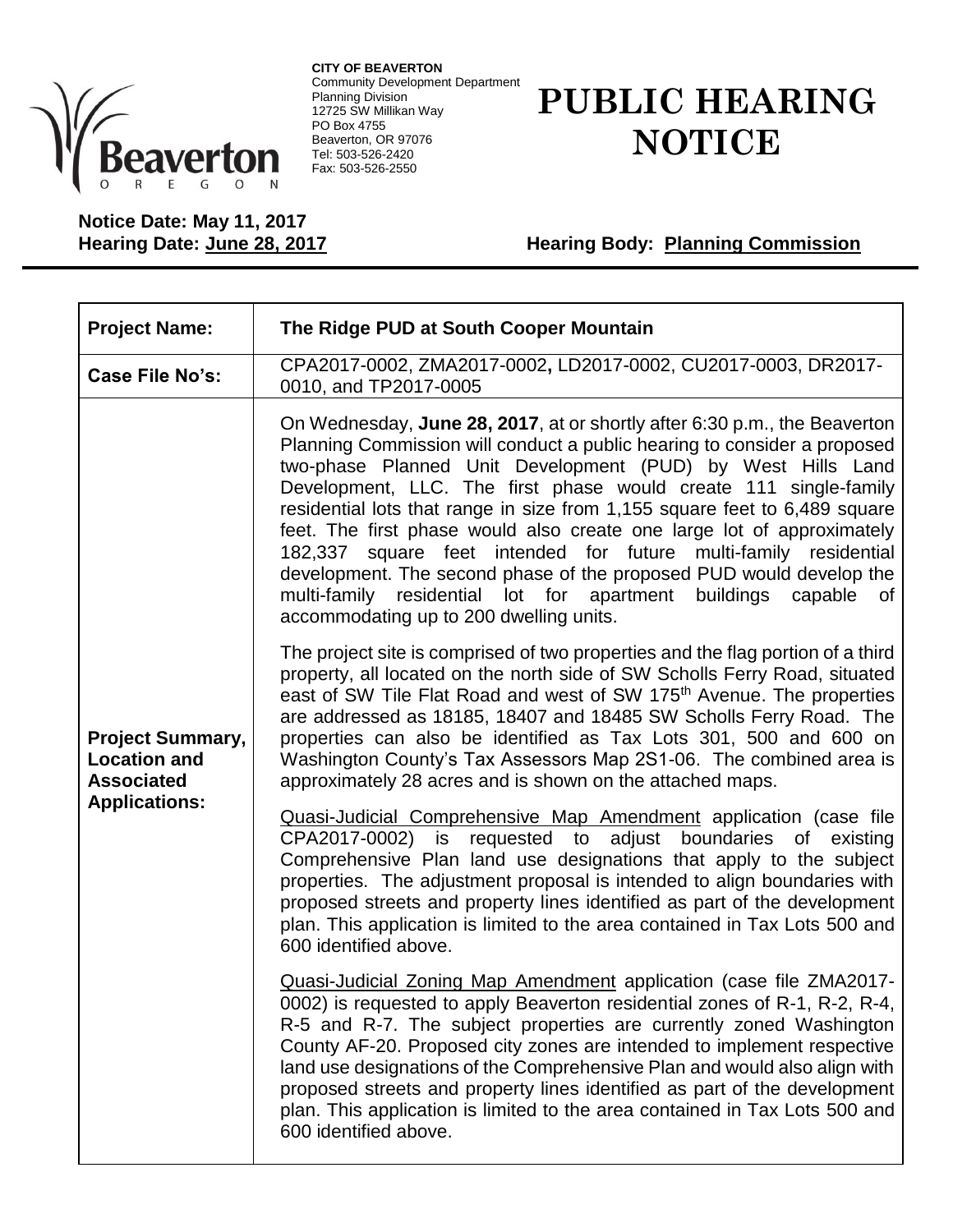|                                                | <b>Preliminary Subdivision application (LD2017-0002) is requested to create</b><br>legal lots of record and open space tracts.                                                                                                                                                                                                                                                                                                                                                                                                                                                                                                                                                |
|------------------------------------------------|-------------------------------------------------------------------------------------------------------------------------------------------------------------------------------------------------------------------------------------------------------------------------------------------------------------------------------------------------------------------------------------------------------------------------------------------------------------------------------------------------------------------------------------------------------------------------------------------------------------------------------------------------------------------------------|
|                                                | Conditional Use - Planned Unit Development (case file CU2017-0002)<br>would allow modification of base zoning standards of each respective<br>proposed zone, applicable to lots created through the Preliminary<br>Subdivision application.                                                                                                                                                                                                                                                                                                                                                                                                                                   |
|                                                | Design Review 2 (case file DR2017-0010) is requested for attached single-<br>family dwellings identified as part of phase one of the development plan.                                                                                                                                                                                                                                                                                                                                                                                                                                                                                                                        |
|                                                | Tree Plan 2 (case file TP2017-0005) is requested for removing trees where<br>development is proposed. Some of these trees meet the Development<br>Code definition of Community Tree. Other trees identified for removal are<br>located within a portion of the project site shown to contain a Significant<br>Natural Resource Area (SNRA). Trees subject to removal within the SNRA<br>are in close proximity to proposed transportation and utility improvements.                                                                                                                                                                                                           |
|                                                | Vehicle access for both phases of development is proposed via a new<br>public street with connection provided to SW Scholls Ferry Road. Separate<br>emergency vehicle access is also proposed to SW Scholls Ferry Road.<br>Water service to the proposed development is identified through one of two<br>possible routes extending from a pipe located within Mountainside High<br>School to the east. One isolated wetland, less than a half-acre in size, is<br>proposed for removal and fill. Future proposed apartment buildings,<br>identified as part of phase two of The Ridge, would be subject to separate<br>notice through a subsequent Design Review application. |
| Zoning                                         | <b>Existing Zone: County Agriculture and Forestry - 20 (AF-20)</b><br>Proposed City Zones: Urban High Density (R-1), Medium Density (R-2 and<br>R-4) and City Urban Standard Density (R-5 and R-7)                                                                                                                                                                                                                                                                                                                                                                                                                                                                            |
| Neighborhood                                   | <b>Neighbors Southwest</b>                                                                                                                                                                                                                                                                                                                                                                                                                                                                                                                                                                                                                                                    |
|                                                | Beaverton Comprehensive Plan, Chapter 1: Section 1.5.1 for Quasi-<br>Judicial Comprehensive Plan Amendment.                                                                                                                                                                                                                                                                                                                                                                                                                                                                                                                                                                   |
| <b>Applicable</b><br><b>Approval Criteria:</b> | Beaverton Development Code, Chapter 40: Section 40.97.15.1.C for<br>Quasi-Judicial Zoning Map Amendment, Section 40.15.15.4.C for<br>Conditional Use - Planned Unit Development, Section 40.20.15.2.C for<br>Design Review 2, Section 40.45.15.5.C for Preliminary Subdivision, Section<br>40.90.15.2.C for Tree Plan 2, and Section 40.03 for Facilities Review.                                                                                                                                                                                                                                                                                                             |
| <b>Hearing Date:</b>                           | Wednesday, June 28, 2017, beginning at 6:30 p.m. or shortly after,<br>before the Planning Commission in the Council Chambers of the Beaverton<br>Building (City Hall) at 12725 SW Millikan Way, Beaverton OR 97076                                                                                                                                                                                                                                                                                                                                                                                                                                                            |
| <b>Procedures</b>                              | Land use applications identified above, except for Quasi-Judicial<br>Comprehensive Plan Map Amendments (CPA), are subject to the Type 3<br>procedure identified in Section 50.45 of the Development Code, which<br>includes a public hearing before the Planning Commission. The CPA<br>application is generally subject to the Type 3 procedure, in addition to other                                                                                                                                                                                                                                                                                                        |